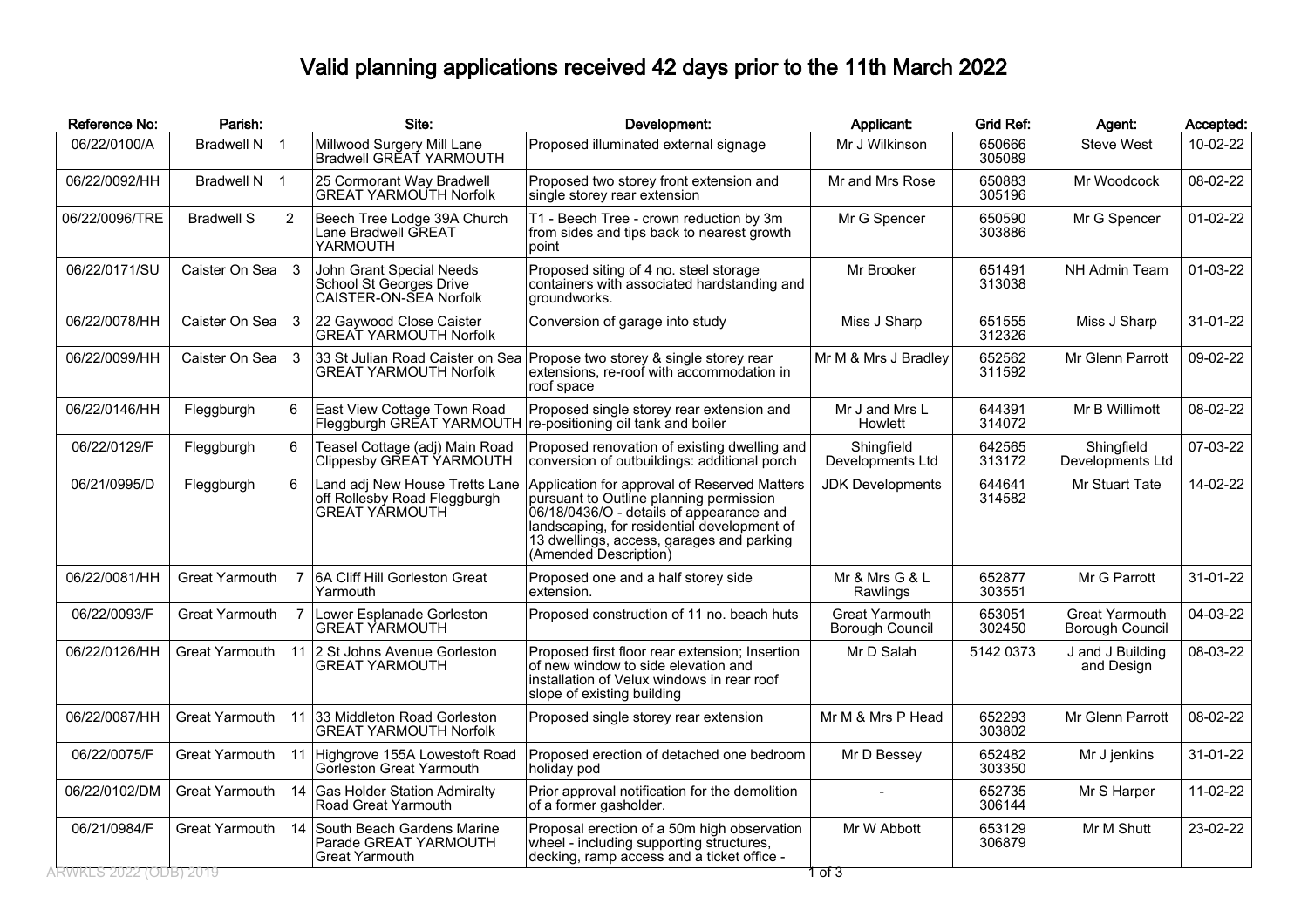| RWKLS 2022 (ODB) 2019           |                       |        | Yarmouth                                                                                                        | Demolition of garage and sheds and                                                                                                                                                                                                                    | 2 of 3                                          | 317514                     |                                              |                      |
|---------------------------------|-----------------------|--------|-----------------------------------------------------------------------------------------------------------------|-------------------------------------------------------------------------------------------------------------------------------------------------------------------------------------------------------------------------------------------------------|-------------------------------------------------|----------------------------|----------------------------------------------|----------------------|
| 06/22/0097/TRE<br>06/22/0083/CD | Hemsby<br>Hemsby      | 8<br>8 | The Pines Development (former<br>Pontins site) Beach Road<br>Hemsby GREAT YARMOUTH<br>1 Beach Road Hemsby Great | Removal of T5 and T6 and G4 group of Pine<br>trees to enable the installation of no. 2 large<br>crate soakaways. Replanting a minimum of<br>1 Pine tree elsewhere on the site for every 1<br>removed<br>Discharge of Condition 2 of pp 06/21/0490/F   | Mr G Avery<br>Mr O Hanbury                      | 649788<br>316979<br>649590 | Paul Robinson<br>Partnership<br>Mr G Parrott | 08-02-22<br>04-02-22 |
| 06/22/0059/HH                   | Great Yarmouth        |        | 21 1 Fisher Avenue Great Yarmouth                                                                               | Proposed construction of brick built orangery<br>to rear elevation.                                                                                                                                                                                   | <b>MRS MACNICOL</b>                             | 652617<br>309678           | <b>MR SIMON SMITH</b>                        | 23-02-22             |
| 06/22/0089/F                    | Great Yarmouth 21     |        | Seashore Holiday Park North<br>Drive GREAT YARMOUTH<br>Norfolk                                                  | Proposed erection of a jump tower                                                                                                                                                                                                                     | Haven Leisure<br>Limited                        | 653071<br>310322           | Miss Tabitha<br>Howson                       | 08-02-22             |
| 06/22/0077/F                    | Great Yarmouth        | 19     | Site Off Priory Street Rear of 199<br>High Street Gorleston Great<br>Yarmouth                                   | Proposed development of land and<br>construction of a detached three bedroomed<br>house.                                                                                                                                                              | Ms M Marques Neves                              | 652698<br>304816           | Mr C Pitchers                                | 02-02-22             |
| 06/21/0805/F                    | Great Yarmouth        | 19     | 166 Church Road Gorleston<br><b>GREAT YARMOUTH Norfolk</b>                                                      | Proposed 2 storey side extension                                                                                                                                                                                                                      | Mr J Formosa                                    | 5252 0476                  | Mr Andrew<br>Middleton                       | $02 - 02 - 22$       |
| 06/21/0966/CU                   | Great Yarmouth        |        | 15 72 St Nicholas Road GREAT<br>YARMOUTH Norfolk                                                                | Proposed Change of use from retail shop to<br>a two-bedroomed flat                                                                                                                                                                                    | Mr R Elhasani                                   | 652657<br>307845           | Mrs H Wijay                                  | $01-02-22$           |
| 06/21/0594/F                    | Great Yarmouth        | 15     | Venetian Waterways (South East<br>Corner of) (opposite Kiosk 4)<br>North Drive GREAT YARMOUTH                   | Proposed installation of 1no. 8 metre tall<br>galvanised steel column to support CCTV<br>camera                                                                                                                                                       | <b>Great Yarmouth</b><br>Borough Council        | 652529<br>307264           | <b>Great Yarmouth</b><br>Borough Council     | 15-02-22             |
| 06/22/0109/F                    | <b>Great Yarmouth</b> |        | 15 Wellesley Recreation Ground<br><b>Wellesley Road GREAT</b><br>YARMOÚTH Norfolk                               | Proposed creation of Community 3G<br>Football Turf Pitch with 4.5m high fencing, a<br>maintenance equipment storage container<br>and 6 no. 12 m high LED Floodlights,<br>associated hard standing, and external<br>works to refurbish Tennis Pavilion | <b>Great Yarmouth</b><br><b>Borough Council</b> | 653022<br>308177           | <b>Great Yarmouth</b><br>Borough Council     | 17-02-22             |
| 06/21/0808/CU                   | <b>Great Yarmouth</b> |        | 15 72 Howard Street South<br>O'Gradys Public House GREAT<br>YARMÓUTH                                            | Proposed change of use of ground floor of<br>former public house to no.2 self contained<br>flats (revised submission of refused<br>application pp. 06/21/0401/CU).                                                                                    | Mr A Kulbokas                                   | 652287<br>307562           | <b>Mr Andrew</b><br>Middleton                | 01-03-22             |
| 06/22/0094/TRE                  | Great Yarmouth        | 14     | Land At Kent Square GREAT<br>YARMOUTH Norfolk                                                                   | T1, T2, T3, T4 and T5 Holm Oak trees -<br>Crown lift up to 5m and reduction of<br>remaining lateral branches by up to 2m to<br>clear highway of obstruction                                                                                           | Mr David Riddles                                | 653002<br>307240           | Mr David Riddles                             | 18-02-22             |
| 06/22/0076/CD                   | Great Yarmouth        | 14     | Thompsons Cold Store Exmouth<br>Road GREAT YARMOUTH<br><b>Norfolk</b>                                           | Discharge of conditions 6 & 7 of pp.<br>06/21/0950/F - 6. Details of external lighting;<br>7. Generator, compressor, chilling units or<br>cooling for details, positions & emissions                                                                  | Mr Ryan Thompson                                | 652656<br>306340           | Mr Chris Hovey                               | $01-02-22$           |
| 06/22/0090/LB                   | <b>Great Yarmouth</b> |        | 14 2 St Georges Plain GREAT<br>YARMOUTH Norfolk                                                                 | Proposed replacement of window in existing<br>dormer on front roof slope                                                                                                                                                                              | Mr G Davies                                     | 652637<br>307289           | Mr John Allison                              | 09-02-22             |
| 06/22/0086/CU                   | <b>Great Yarmouth</b> |        | 14 51 South Beach Parade GREAT<br>YARMOUTH Norfolk                                                              | Proposed change of Use from Public House<br>(sui generis) to Cafe                                                                                                                                                                                     | Mr N Merkis                                     | 653068<br>306258           | Mr Graham Nourse                             | 09-03-22             |
|                                 |                       |        |                                                                                                                 | continuous permission for a period of 3<br>years from 1st February 2022 until 1st<br>February 2025 - this includes provisions to<br>install / derig the proposal                                                                                      |                                                 |                            |                                              |                      |